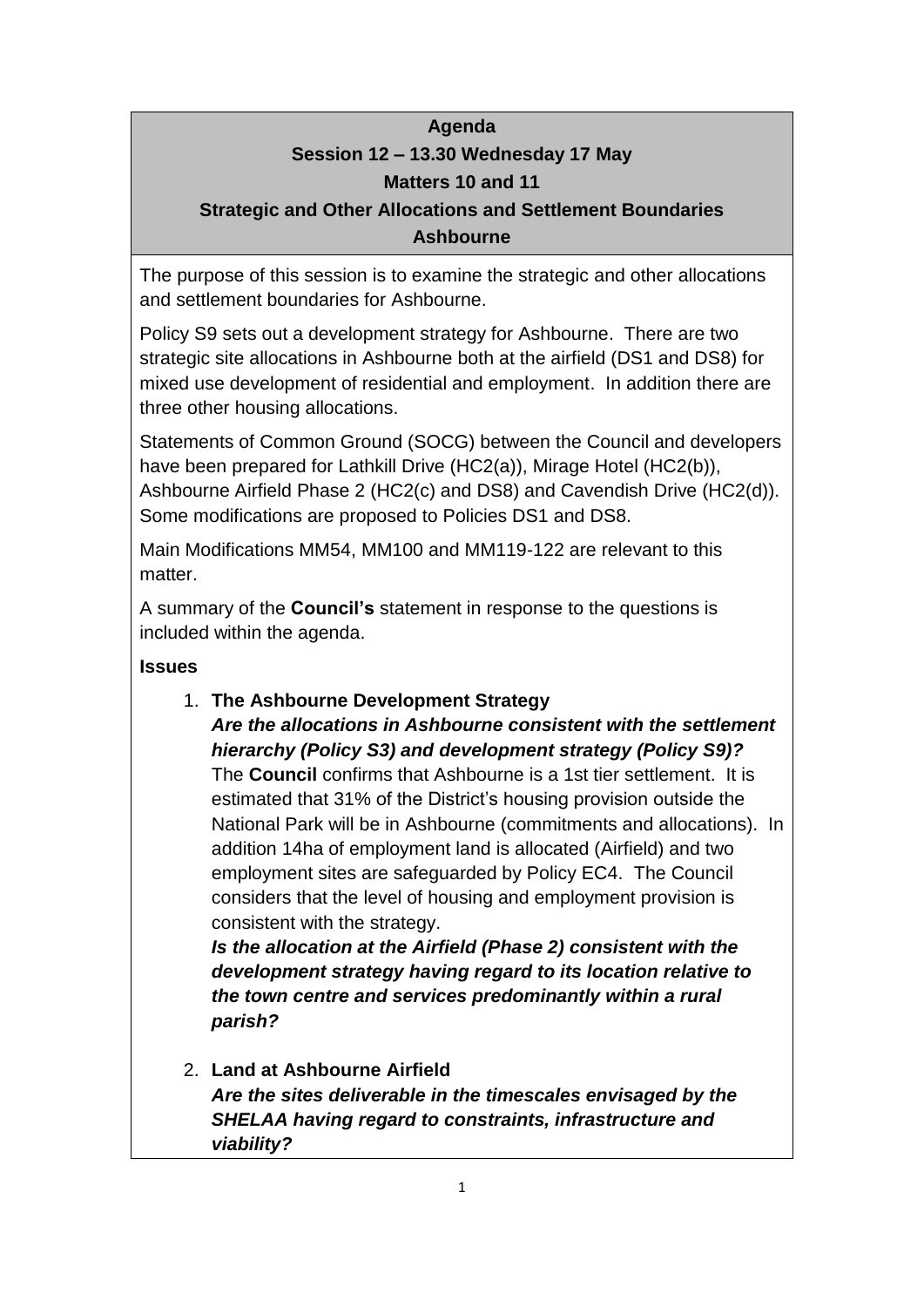*Are the criteria within Policies DS1 and DS8, including the requirement for phasing of employment and residential development and community facilities, justified?*

The **Council** refers to the extant planning permissions for Phase 1 of the development including for a new access road. Growth Deal funding has been allocated for the link road to be released on completion of a business case, design work and a construction contract. Phase 2 will be able to rely on the detailed work already undertaken which indicates that there are no significant technical constraints. The viability and deliverability of the site has been assessed as part of CD19 and the SOCG outlines delivery timescales.

The Council considers that the criteria within Policies DS1 and DS8 are justified as they require the submission of information that would normally accompany an application. A phasing stipulation is necessary in view of evidence of the need for new employment floorspace.

*Do the areas shown on the Policies Maps for Phases 1 and 2 (DS1 and DS8) need to be adjusted to take into account planning permissions granted?*

*Are the timescales for delivery on Phase 2 realistic e.g. 40 dwellings in 2019/20?*

*How are Phases 1 and 2 to be accessed?*

*What provisions are included within the planning permission for Phase 1 for contributions to off-site highway works, education and health?*

*What are the implications for delivery from the former use of part of the site for the storage of ordnance?*

#### 3. **Other Housing Allocations**

*Are the sites deliverable in the timescales envisaged by the SHELAA having regard to constraints, infrastructure and viability?*

The **Council** refers to evidence in the SHELAA and viability studies to support delivery. The viability modelling includes an allowance for S106 costs, abnormal development costs and 20% developer profit. Deliverability is supported by the SOCGs.

The SOCG indicates that the site at Lathkill Drive has planning permission. The SOCG for Mirage Hotel does not identify any constraints to development. The SOCG for Cavendish Drive refers to the need to demonstrate a right of access and visibility splays and the high landscape sensitivity of the site.

*Is a suitable access achievable for the Cavendish Drive site?*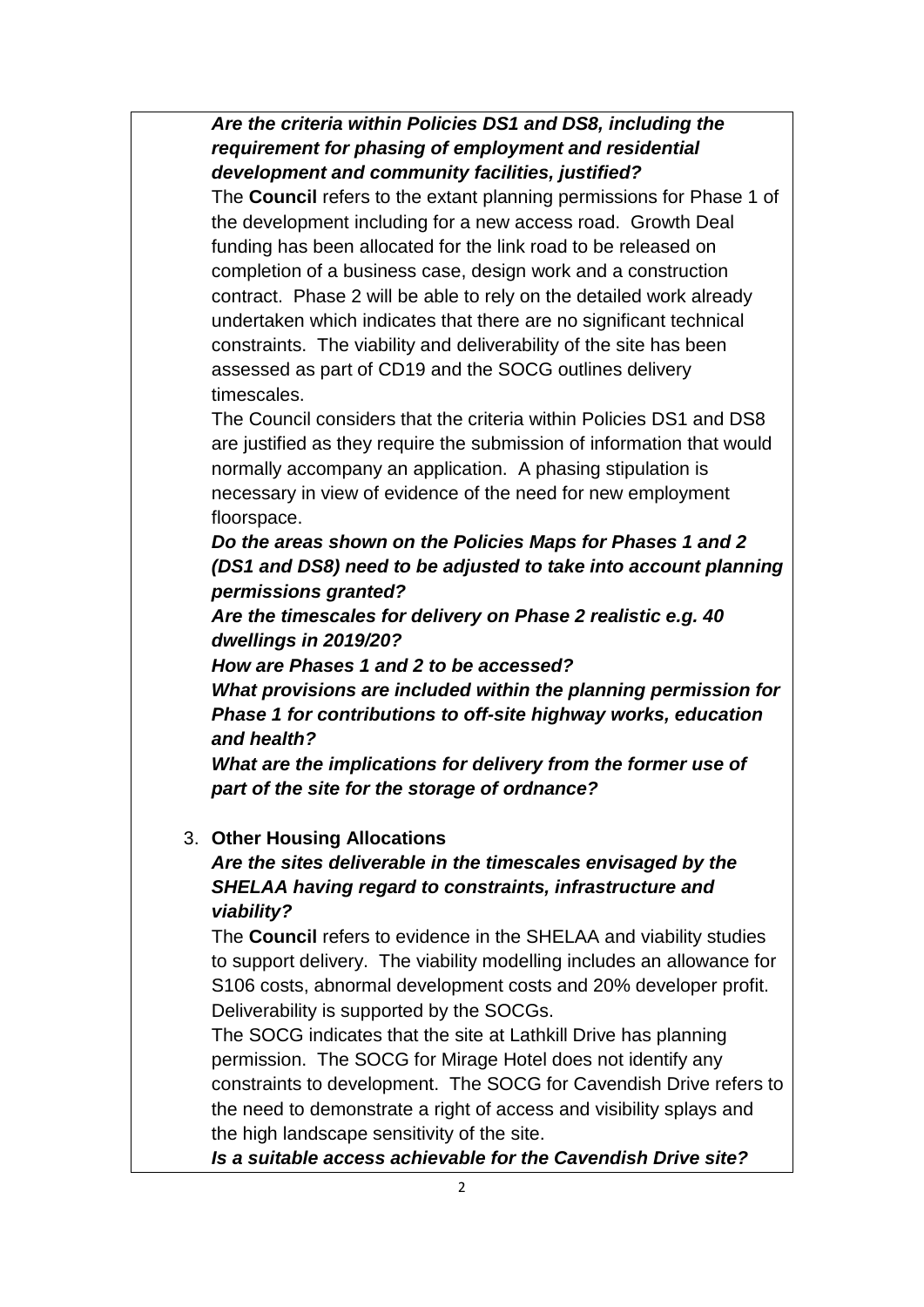*Has the extent of the allocation at Cavendish Drive taken into account the landscape sensitivities of the site (it is noted that the allocation is more limited in extent than the site identified in the SHELAA)?*

## **4. Settlement Boundaries**

*Is the settlement boundary for Ashbourne justified?*

The **Council** state that the boundary is intended to reflect the extent of the settlement's existing and proposed built-up area using criteria set out in paragraph 4.23 of the LP.

*Are there any locations where the settlement boundary could be amended without causing significant harm whilst increasing development opportunities?*

#### **5. Infrastructure**

*Will the infrastructure to support the scale of development proposed be provided in the right place and at the right time, particularly that relating to the highway network in Ashbourne?* The **Council** indicates that transport and education infrastructure will form the majority of essential projects to support the proposed growth. Highway works and traffic management will limit the effects of additional traffic. In particular a scheme to increase the capacity of the Sturston Rd/Derby Rd junction is proposed. Congestion could still occur but queuing would be on a smaller scale.

Additional school places will be required at primary schools which would require funding by developer contributions. The need for additional health facilities is likely to be met by CIL.

*Are the cumulative impacts of the LP allocations and commitments on the transport network in Ashbourne, including the Sturston Rd/Derby Rd junction, less than severe? Is the LP (and Policy S9 in particular) sufficiently positive in promoting the need for a 2nd by-pass for Ashbourne? What measures can be implemented to reduce the reliance on travel by private car?*

*Is there scope for the town's primary schools to expand to provide the necessary school places?*

*Will the South Derbyshire CCG be in a position to formalise its health requirements for Ashbourne through its Estates Strategy such that S106 or CIL can support additional provision? What mechanisms are in place to ensure that S106 contributions are invested so that infrastructure is delivered at the right time and in the right place? The Town Council refer to action plan(s)*